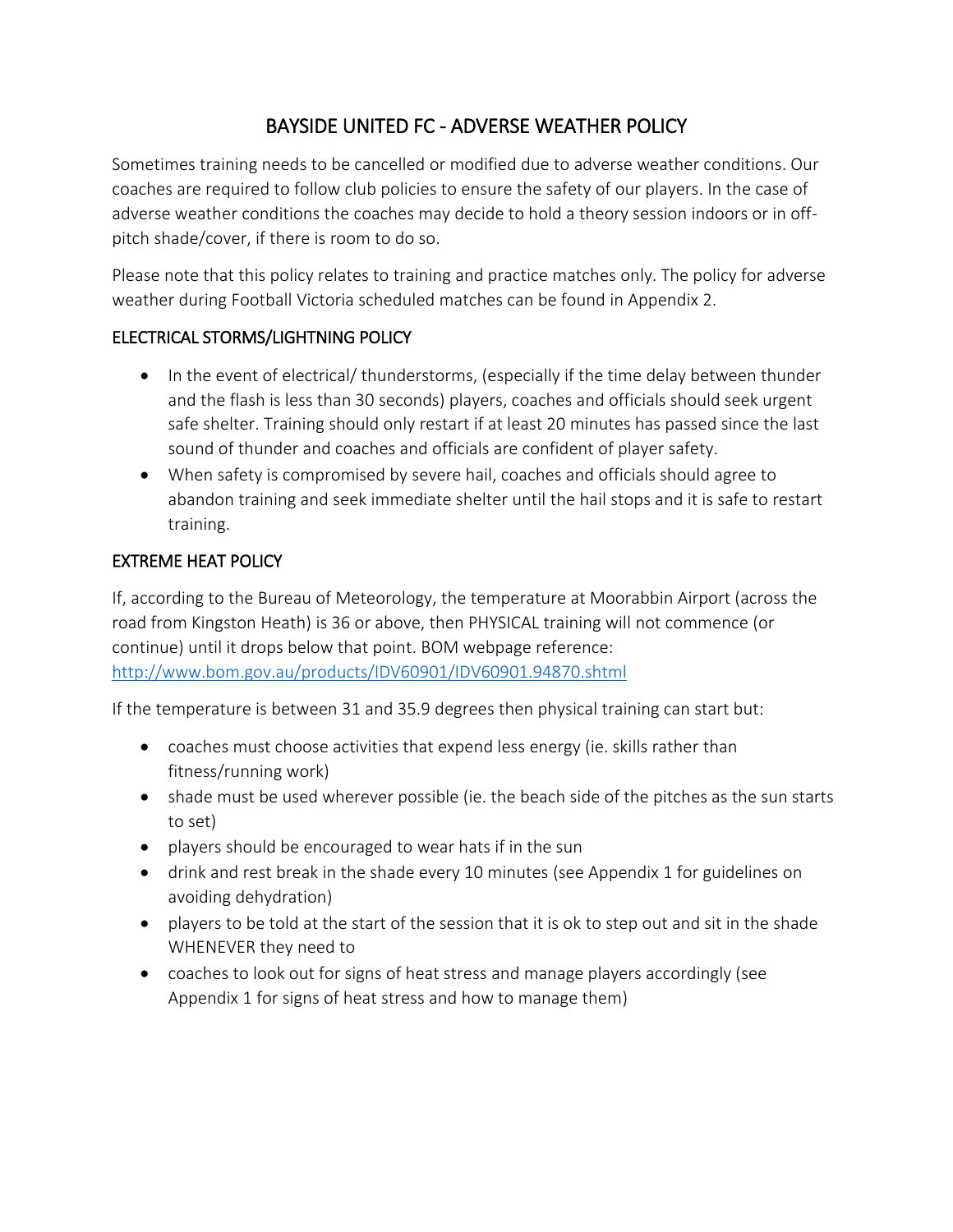## APPENDIX 1: Heat Related Illness and Management

Heat related illness and injury consequent upon exercise can be severe and in some cases fatal. The danger of heat related illness and injury must never be underestimated. Heat stress during exercise needs to be carefully managed. The management of exercise during extreme heat is particularly important in the case of children and young adults

It should be noted that there is a risk of heat related illness or injury at all temperatures, however, the risk is much greater at 30oC or above. It is important to understand the factors that may contribute to heat stress. What constitutes extreme conditions will vary depending upon:

Environmental Factors:

- Whether players are training on grass or synthetic surface
- Duration and intensity of activity
- Time of day during which activity takes place
- Humidity
- Exposure to solar radiation

Individual Risk Factors:

- Fitness levels of the player
- Age of the player
- Acclimatisation
- Hydration levels
- Past history of heat stress (genetic factors)

It is difficult to predict precisely how an individual will respond to heat stress and how likely heat stress is to cause illness or injury. Where there is any doubt, on the basis of medical information provided by parents/carers in relation to a particular individual, specialised medical advice should be sought.

## Signs of Heat-Related Illness or Injury

Common symptoms of heat-related illness or injury include (but are not limited to) fatigue, nausea, headache, confusion, light headedness, high heart rate, collapse, dry skin and/or pale skin colour (pale skin colour may occur with or without dry skin).

If a player complains of feeling unwell during exercise or experiences any of the above symptoms, she should immediately cease activity and steps should be taken to assist her to cool down (removal of unnecessary clothing, provision of drinks, move to a cool area with airconditioning or a fan, spray with water, application of wrapped ice packs to the child's armpits and/or groin area). Under no circumstances should a player be permitted or encouraged to continue exercise.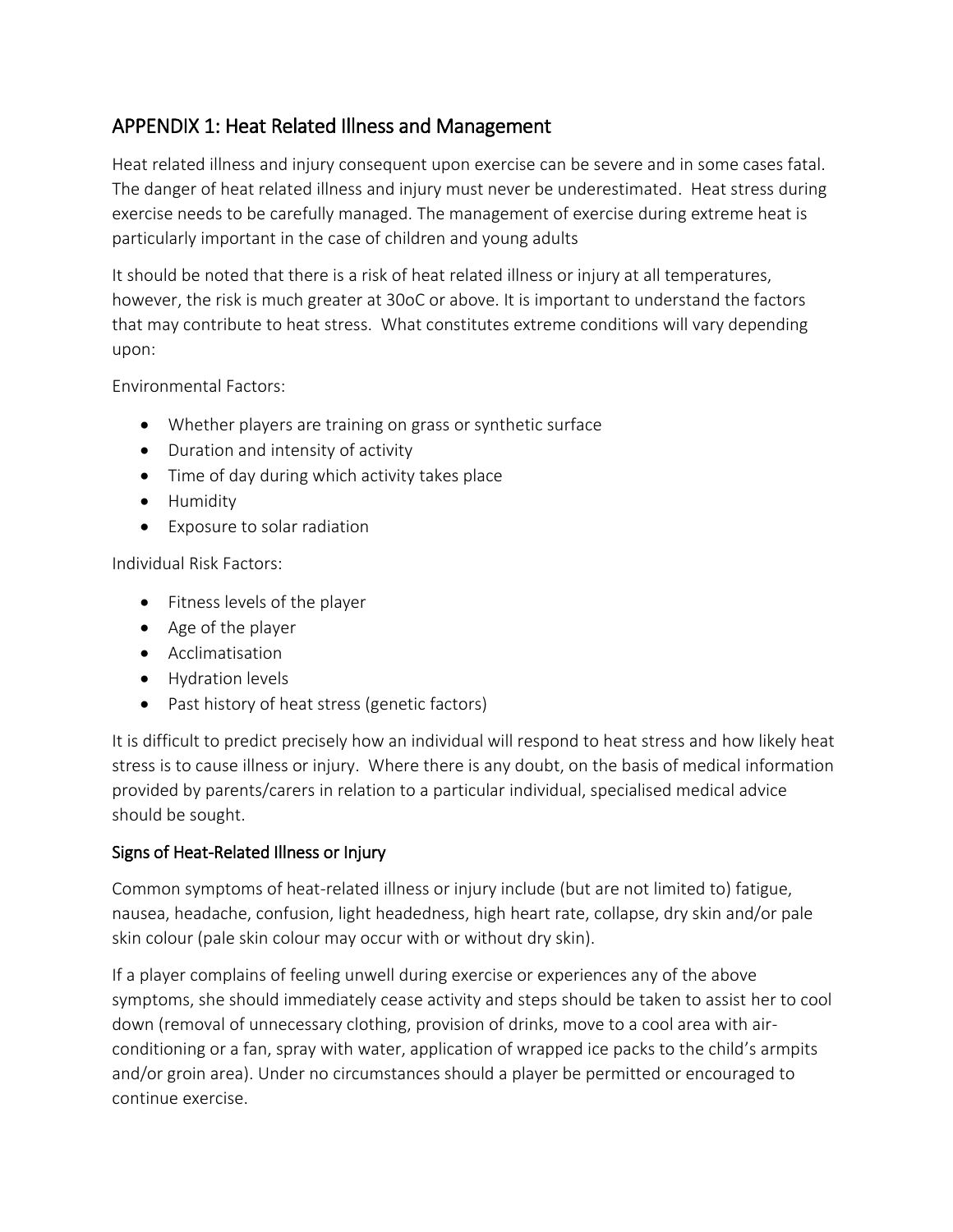Medical advice should be sought promptly if the symptoms do not improve rapidly.

Medical advice should always be sought immediately if a player collapses.

If a player suffers heart-related illness or injury, a record should be maintained to assist in treatment and immediate and future management of the condition.

### Guidelines for Avoiding Dehydration (Sports Medicine Australia)

General Dehydration can occur in the winter months; however, the importance of addressing hydration is underlined in extreme heat.

- Players should not wait to feel thirsty as thirst may not be a reliable indication of fluid needs
- Cool fluids may be absorbed more rapidly than warmer fluids
- Players must avoid starting exercise when dehydrated they should drink plenty of fluids prior to exercise
- If players are well hydrated they should be able to pass a good volume of clear urine in the hour before exercise
- Encourage players to have their own water bottle that they are able to regularly refill to remind them of the need to drink regularly. A reasonable guideline is the intake of 500ml an hour before exercise. A reasonable guideline is the intake of 150ml every 15 minutes during exercise.
- Players must be actively encouraged to take advantage of all breaks in play to take in fluids.
- Players should be encouraged to drink liberally after exercise to ensure full rehydration